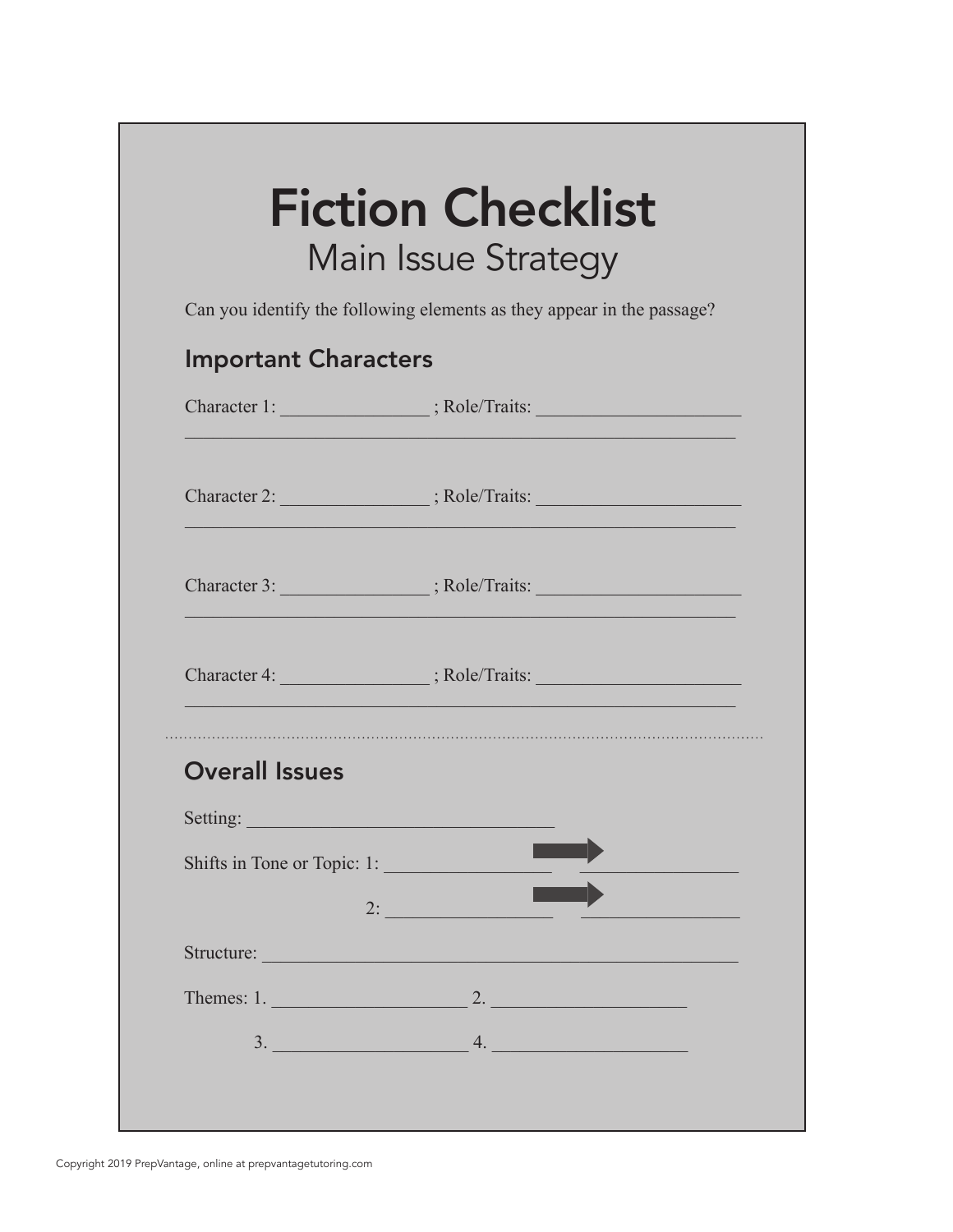# Social Studies Checklist Main Issue Strategy

Can you identify the following elements as they appear in the passage?

#### Overall Content

|                                                                                                                                                                                                                                                     | Core Topic or Question:                                                                                                                                                                                                        |  |
|-----------------------------------------------------------------------------------------------------------------------------------------------------------------------------------------------------------------------------------------------------|--------------------------------------------------------------------------------------------------------------------------------------------------------------------------------------------------------------------------------|--|
|                                                                                                                                                                                                                                                     | Evidence/Support:                                                                                                                                                                                                              |  |
|                                                                                                                                                                                                                                                     | Evidence/Support:                                                                                                                                                                                                              |  |
|                                                                                                                                                                                                                                                     | Evidence/Support:                                                                                                                                                                                                              |  |
| Author: Sales Bosition: Separation: Separation: Separation: Separation: Separation: Separation: Separation: Separation: Separation: Separation: Separation: Separation: Separation: Separation: Separation: Separation: Separa<br>Evidence/Support: |                                                                                                                                                                                                                                |  |
|                                                                                                                                                                                                                                                     |                                                                                                                                                                                                                                |  |
| <b>Overall Issues</b>                                                                                                                                                                                                                               |                                                                                                                                                                                                                                |  |
|                                                                                                                                                                                                                                                     |                                                                                                                                                                                                                                |  |
| Thesis: Thesis: The Same Communication of the Communication of the Communication of the Communication of the Communication of the Communication of the Communication of the Communication of the Communication of the Communic                      |                                                                                                                                                                                                                                |  |
|                                                                                                                                                                                                                                                     |                                                                                                                                                                                                                                |  |
|                                                                                                                                                                                                                                                     | Shifts in Tone or Topic: 1:<br>$2:$ $\overline{\phantom{a}}$                                                                                                                                                                   |  |
|                                                                                                                                                                                                                                                     | Structure: Executive Contract of the Contract of the Contract of the Contract of the Contract of the Contract of the Contract of the Contract of the Contract of the Contract of the Contract of the Contract of the Contract  |  |
|                                                                                                                                                                                                                                                     | Visuals Summary: New York Contract of the Contract of the Contract of the Contract of the Contract of the Contract of the Contract of the Contract of the Contract of the Contract of the Contract of the Contract of the Cont |  |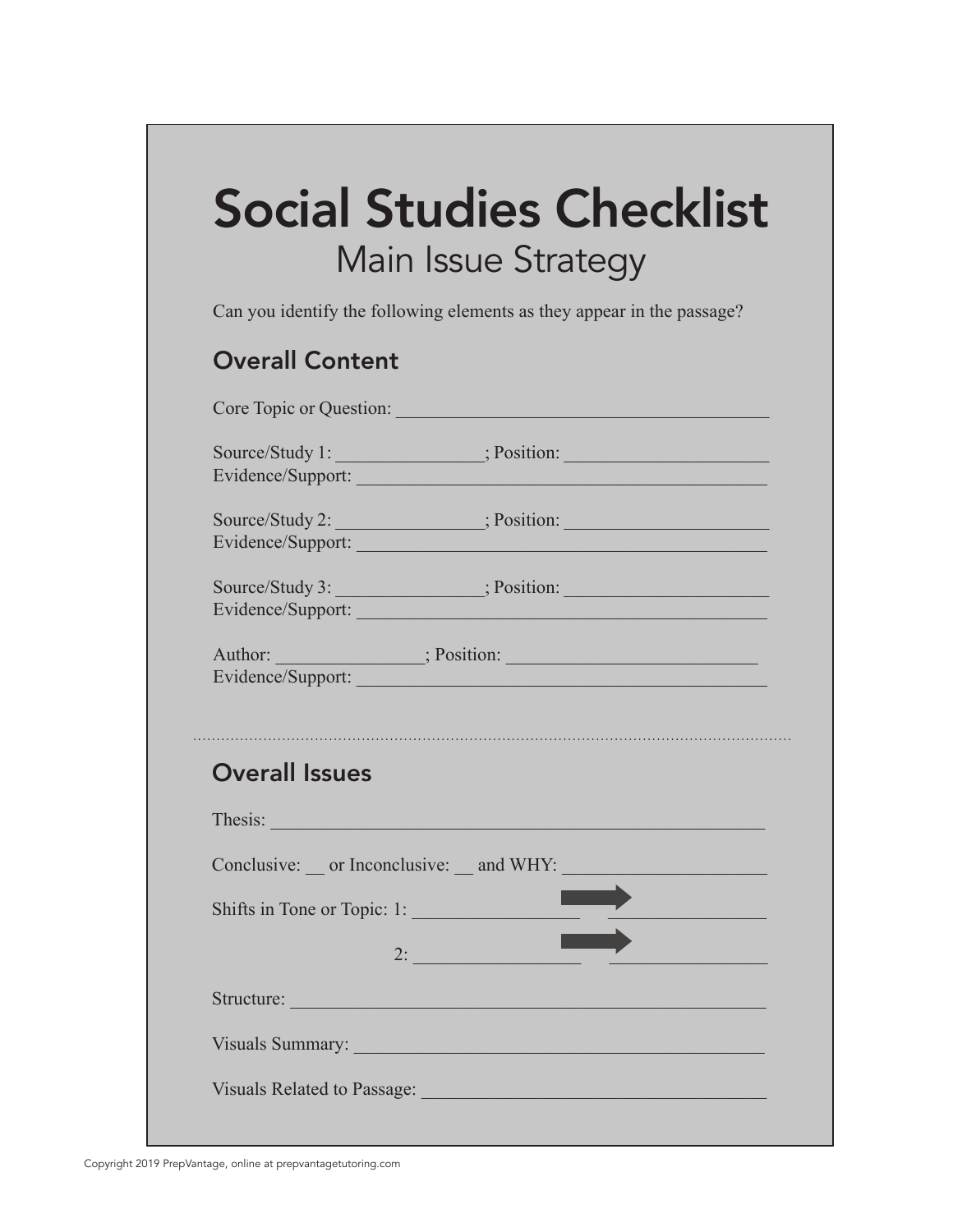# Science Checklist Main Issue Strategy

Can you identify the following elements as they appear in the passage?

#### Inquiry or Issue

|                                 | Core Topic: Core Question:                                                                                                                                                                                                     |  |  |  |
|---------------------------------|--------------------------------------------------------------------------------------------------------------------------------------------------------------------------------------------------------------------------------|--|--|--|
|                                 |                                                                                                                                                                                                                                |  |  |  |
|                                 |                                                                                                                                                                                                                                |  |  |  |
| Other Hypotheses:               |                                                                                                                                                                                                                                |  |  |  |
| <b>Research and Experiments</b> |                                                                                                                                                                                                                                |  |  |  |
|                                 | Method 1:                                                                                                                                                                                                                      |  |  |  |
|                                 | Outcome 1: Conclusion 1:                                                                                                                                                                                                       |  |  |  |
|                                 | Method 2:                                                                                                                                                                                                                      |  |  |  |
|                                 | Outcome 2: Conclusion 2:                                                                                                                                                                                                       |  |  |  |
|                                 |                                                                                                                                                                                                                                |  |  |  |
| <b>Overall Issues</b>           |                                                                                                                                                                                                                                |  |  |  |
| Shifts in Tone or Topic: 1:     |                                                                                                                                                                                                                                |  |  |  |
|                                 |                                                                                                                                                                                                                                |  |  |  |
|                                 | Structure: Note of the Commission of the Commission of the Commission of the Commission of the Commission of the Commission of the Commission of the Commission of the Commission of the Commission of the Commission of the C |  |  |  |
|                                 | Visuals Summary: New York Contract of the Summary:                                                                                                                                                                             |  |  |  |
|                                 | Visuals Related to Passage: Manager and Manager and Manager and Manager and Manager and Manager and Manager and                                                                                                                |  |  |  |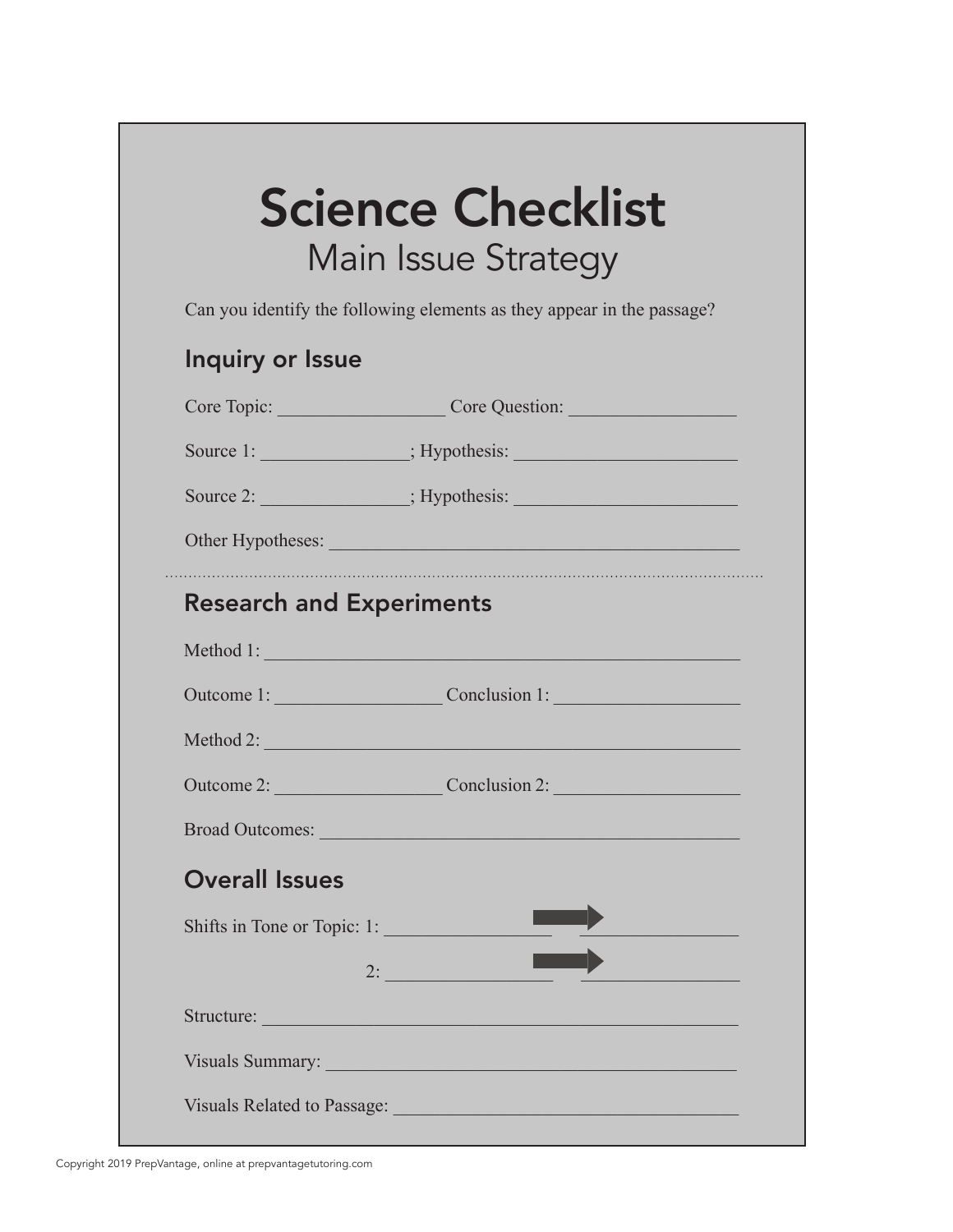### History Checklist Main Issue Strategy

Can you identify the following elements as they appear in the passage?

#### Main Idea

|                             |                             | Author's Position: 1988                                                                                        |
|-----------------------------|-----------------------------|----------------------------------------------------------------------------------------------------------------|
| Author's Purpose:           |                             |                                                                                                                |
| <b>Author's Argument</b>    |                             |                                                                                                                |
|                             |                             | Reason 1: Tone: Tone:                                                                                          |
|                             |                             |                                                                                                                |
|                             |                             | Reason 3: Tone: Tone:                                                                                          |
|                             |                             | Opponent 1: Idea: Idea: Flaw:                                                                                  |
|                             |                             | Opponent 2: Idea: Idea: Flaw:                                                                                  |
| <b>Passage Organization</b> |                             |                                                                                                                |
|                             | Shifts in Tone or Topic: 1: |                                                                                                                |
|                             |                             |                                                                                                                |
|                             | 3:                          |                                                                                                                |
|                             |                             | Structure: Note and the state of the state of the state of the state of the state of the state of the state of |
|                             |                             | Main Writing Techniques: Main Writing Techniques:                                                              |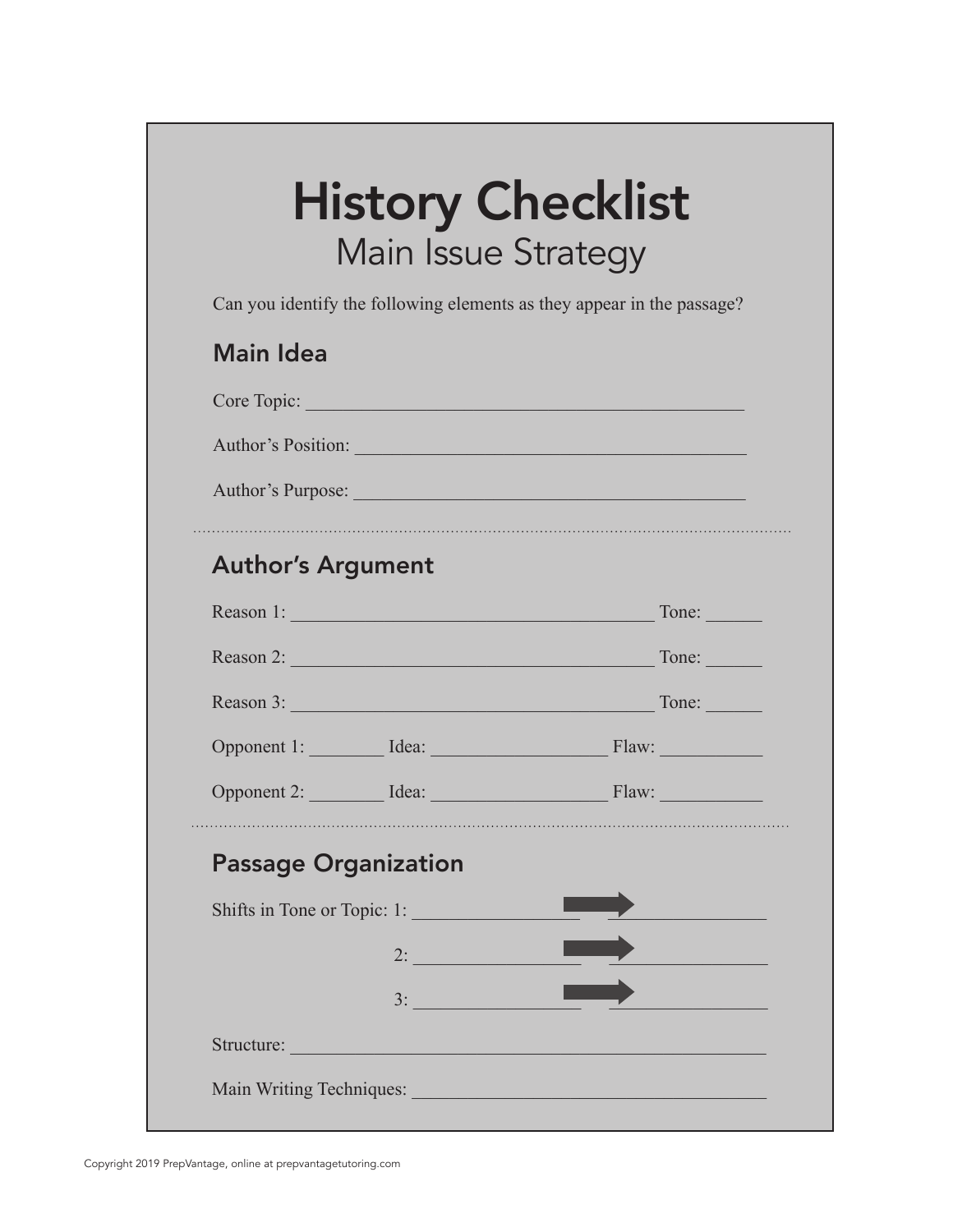## Science Pairing Passage Strategy

Can you identify and compare the main elements of the two passages?

| Passage 1                                    | Passage 2               |
|----------------------------------------------|-------------------------|
| Inquiry/Issue:                               | Inquiry/Issue:          |
|                                              | Hypothesis 1:           |
| Hypothesis 2:                                | Hypothesis 2:           |
| Method 1:<br>Outcome 1:                      | Outcome 1:              |
| Method 2:<br>Outcome 2:                      | Method 2:<br>Outcome 2: |
| Shifts:                                      | Shifts:                 |
| Final Outcomes:                              | Final Outcomes:         |
|                                              |                         |
| <b>Passage Comparison</b>                    |                         |
| <b>Core Relationship: Core Relationship:</b> |                         |
| Points of Similarity:                        |                         |
| Present ONLY in Passage 1:                   |                         |
| Present ONLY in Passage 2:                   |                         |